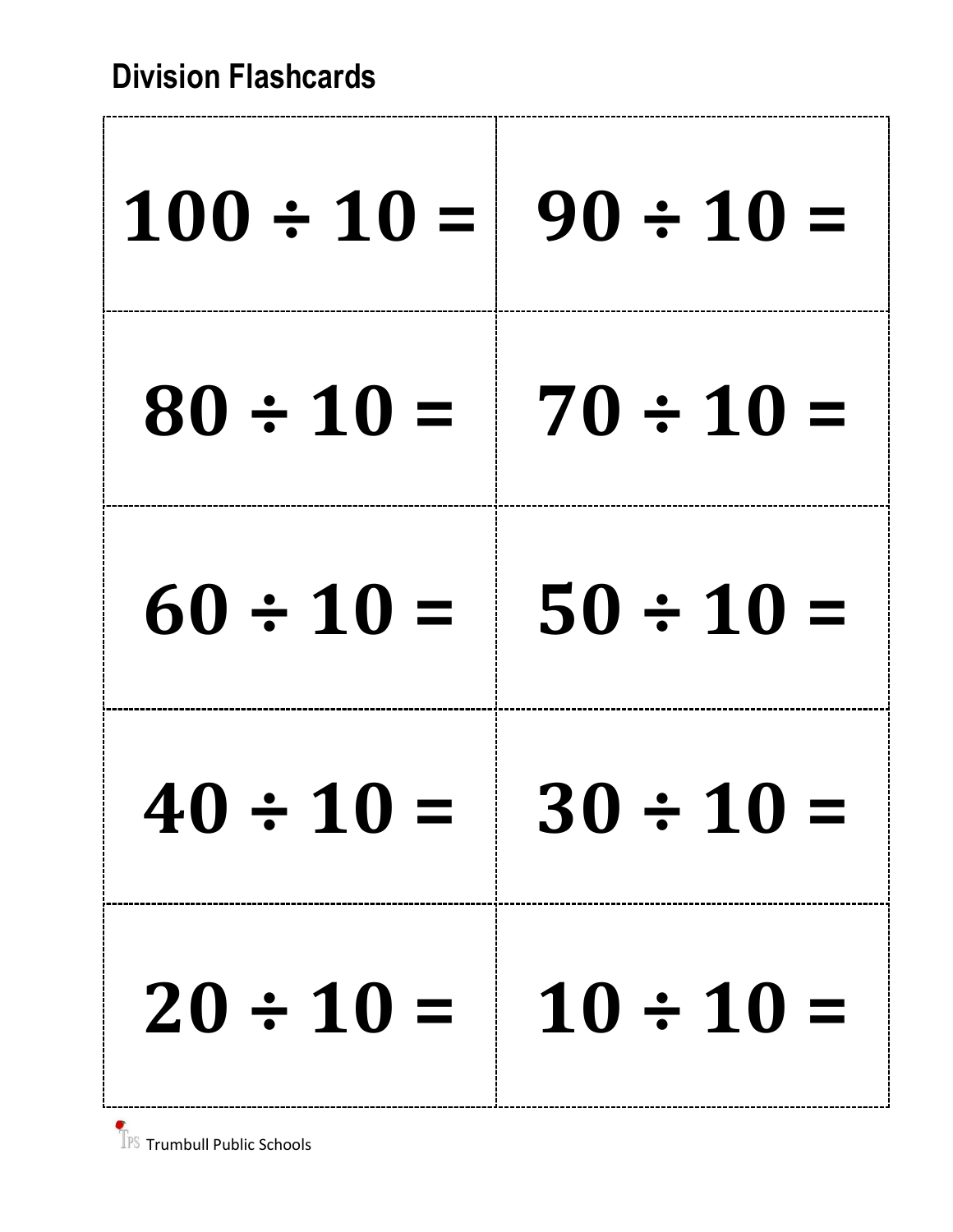ŗ.

| $90 \div 9 =$ | $90 \div 9 =$ |
|---------------|---------------|
| $72 \div 9 =$ | $63 \div 9 =$ |
| $54 \div 9 =$ | $45 \div 9 =$ |
| 36 ÷ 9 =      | Z7 ÷ 9 =      |
| $18 \div 9 =$ | $9 \div 9 =$  |

**TRIMIT**RIM Trumbull Public Schools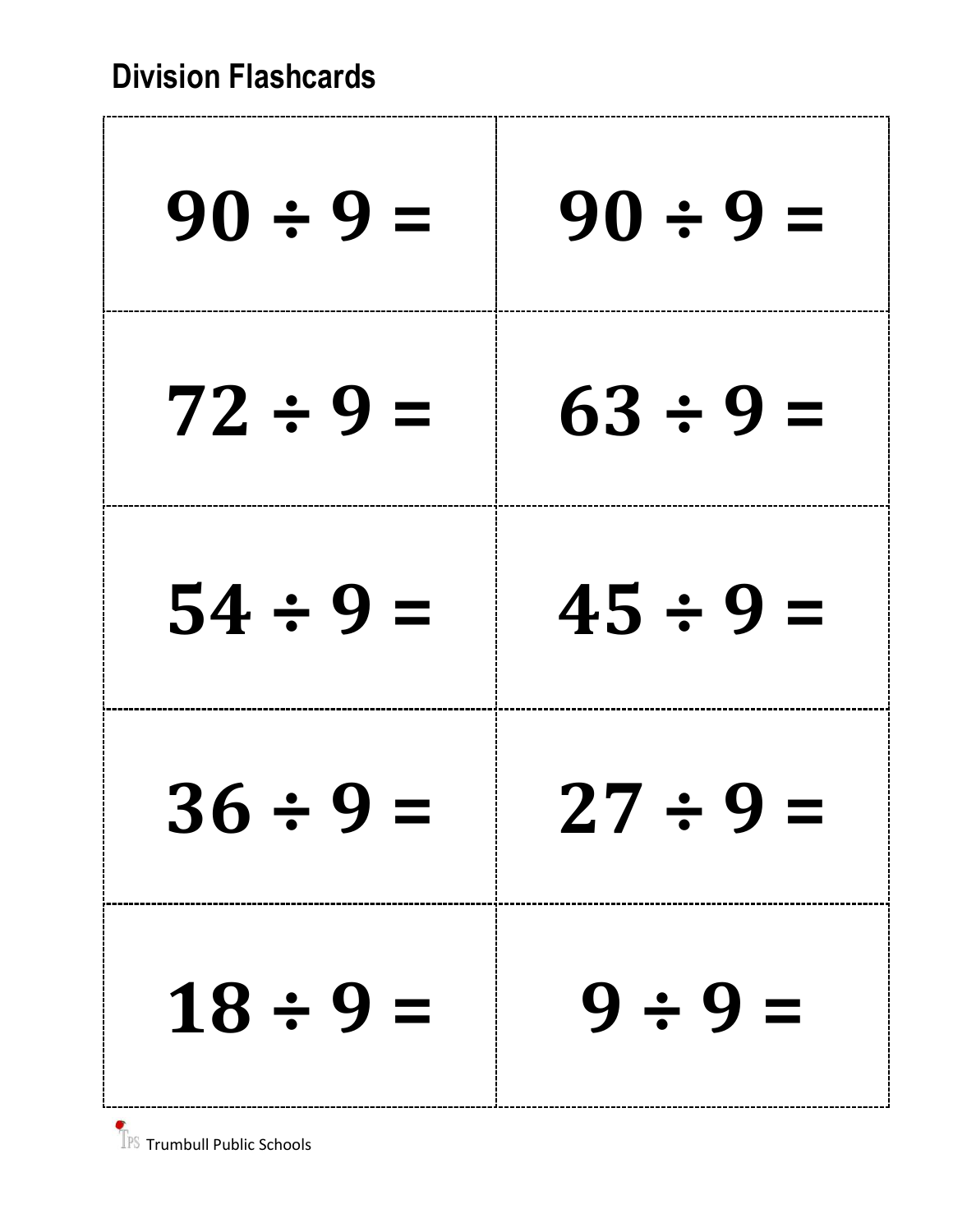r.

| $80 \div 8 =$ | $72 \div 8 =$ |
|---------------|---------------|
| $64 \div 8 =$ | $56 \div 8 =$ |
| $48 \div 8 =$ | $40 \div 8 =$ |
| $32 \div 8$   | $24 \div 8$   |
| $16 \div 8 =$ | $8 \div 8 =$  |

**TRIMIT**RIM Trumbull Public Schools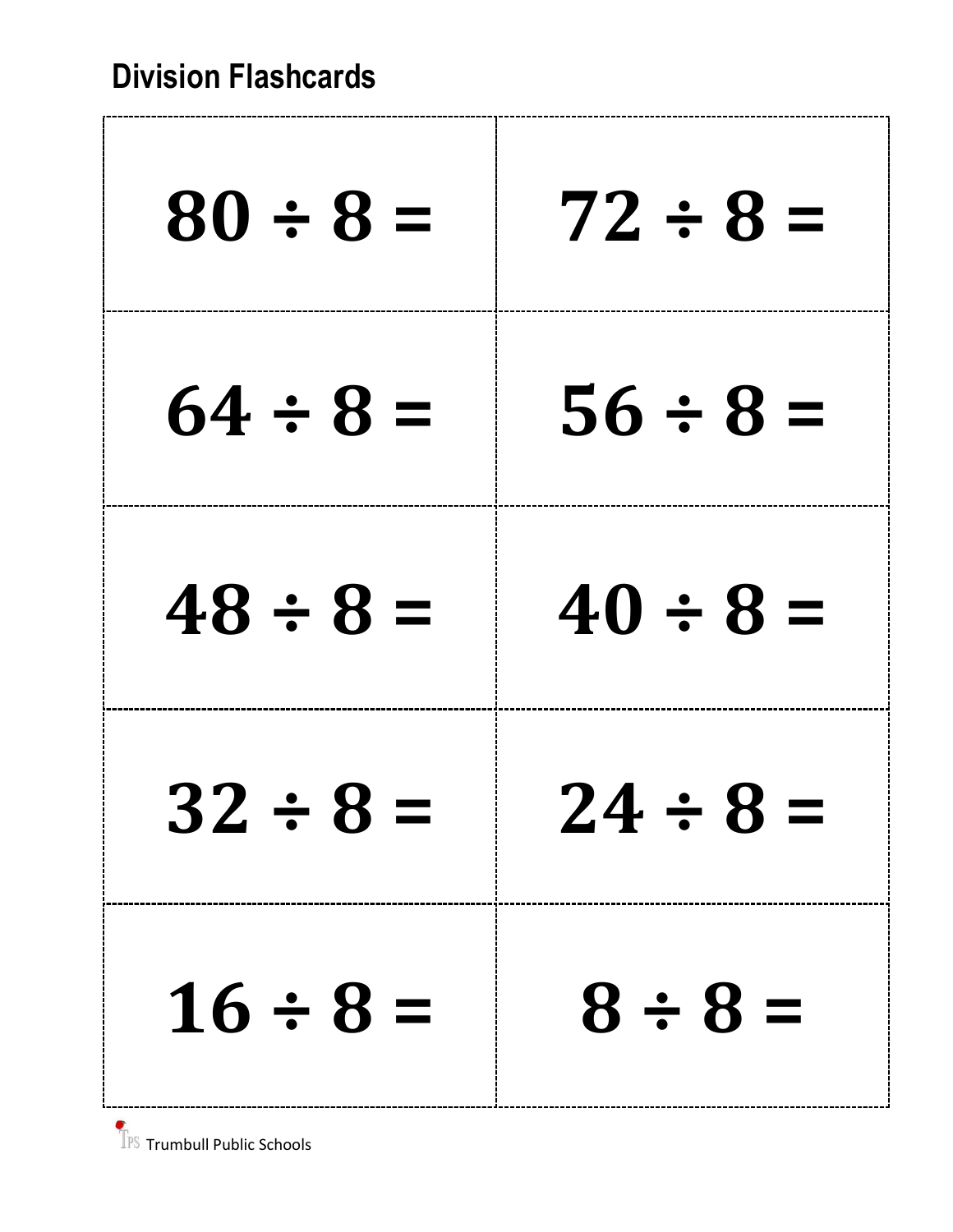ŗ.

| $70 \div 7 =$ | $63 \div 7 =$ |
|---------------|---------------|
| $56 \div 7 =$ | $49 \div 7 =$ |
| $42 \div 7 =$ | $35 \div 7 =$ |
| $28 \div 7 =$ | $21 \div 7 =$ |
| $14 \div 7 =$ | $7 \div 7 =$  |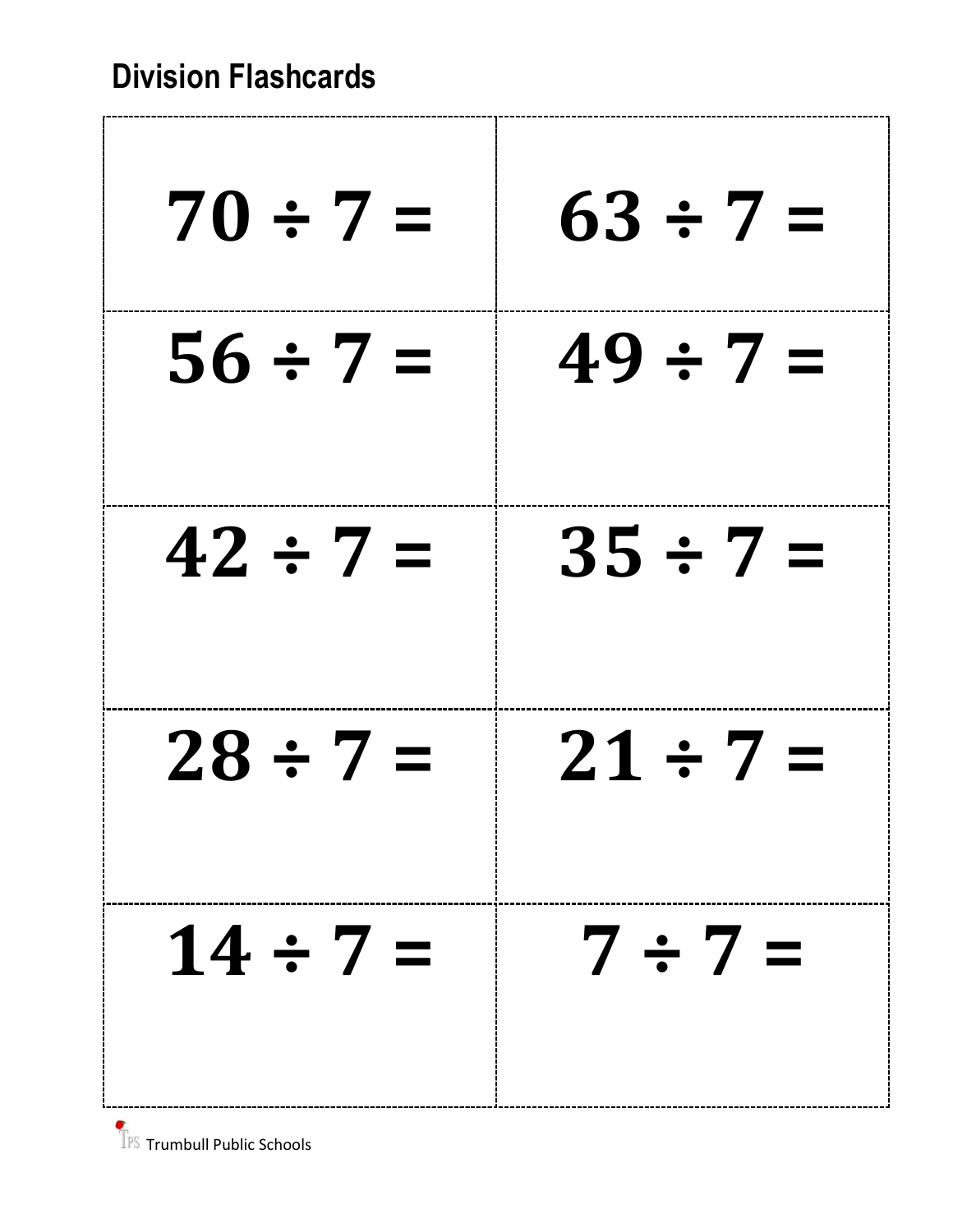r

| $60 \div 6 =$ | $54 \div 6 =$ |
|---------------|---------------|
| $48 \div 6 =$ | $42 \div 6 =$ |
| $36 \div 6 =$ | $30 \div 6 =$ |
| $24 \div 6 =$ | $18 \div 6 =$ |
| $12 \div 6 =$ | $6 \div 6 =$  |

**TRIS** Trumbull Public Schools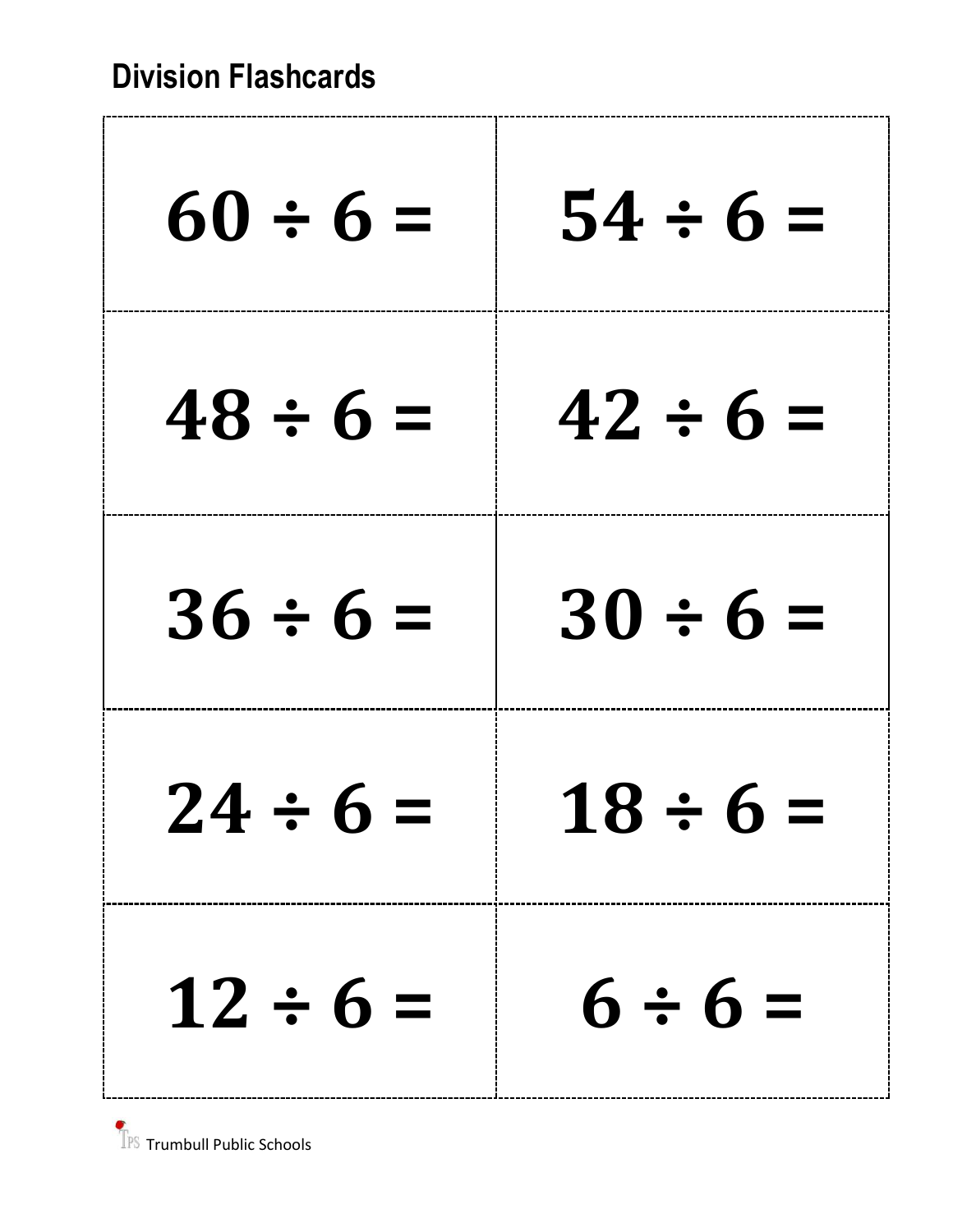r

| $50 \div 5 =$ | $45 \div 5 =$ |
|---------------|---------------|
| $40 \div 5 =$ | $35 \div 5 =$ |
| $30 \div 5 =$ | $25 \div 5 =$ |
| $20 \div 5 =$ | $15 \div 5 =$ |
| $10 \div 5 =$ | $5 \div 5 =$  |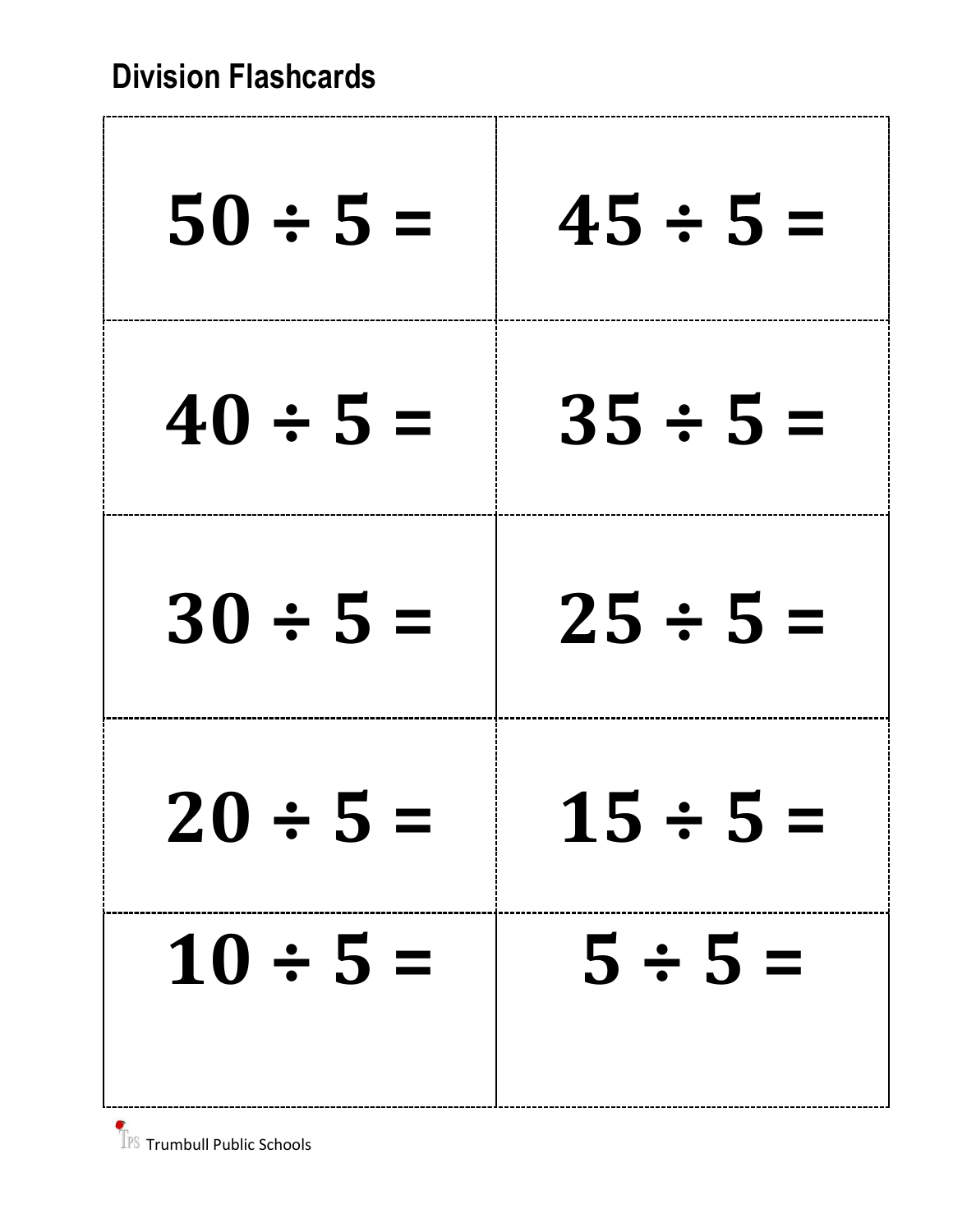ľ

| $40 \div 4 =$ | $36 \div 4 =$ |
|---------------|---------------|
| $32 \div 4 =$ | $28 \div 4 =$ |
| $24 \div 4 =$ | $20 \div 4 =$ |
| $16 \div 4 =$ | $12 \div 4 =$ |
| $8 \div 4 =$  | $4 \div 4 =$  |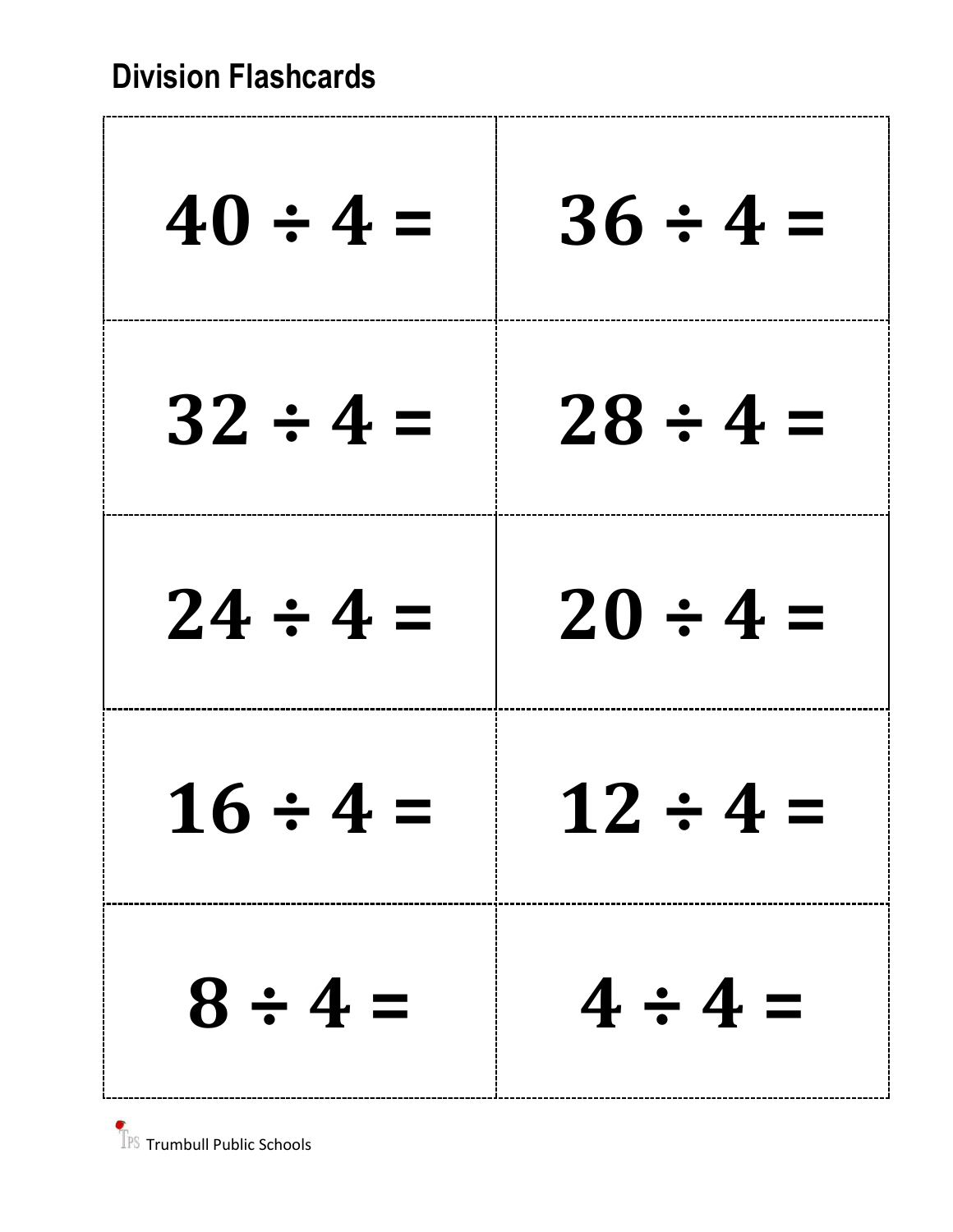| $30 \div 3 =$ | $27 \div 3 =$ |
|---------------|---------------|
| $24 \div 3 =$ | $21 \div 3 =$ |
| $18 \div 3 =$ | $15 \div 3 =$ |
| $12 \div 3 =$ | $9 \div 3 =$  |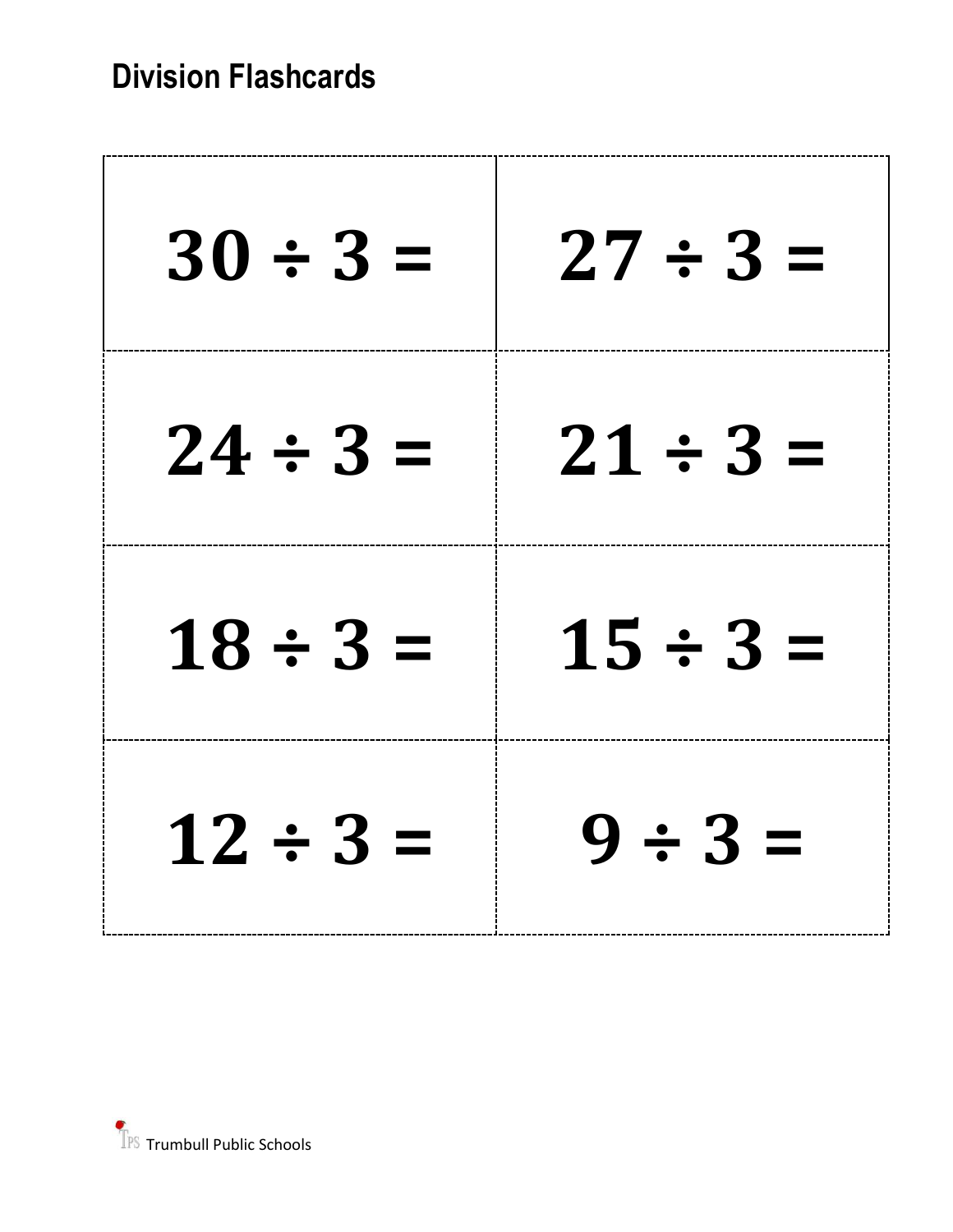------------------------

-------------------------------------

| $6 \div 3 =$  | $3 \div 3 =$  |
|---------------|---------------|
| $20 \div 2 =$ | $18 \div 2 =$ |
| $16 \div 2 =$ | $14 \div 2 =$ |
| $12 \div 2 =$ | $10 \div 2 =$ |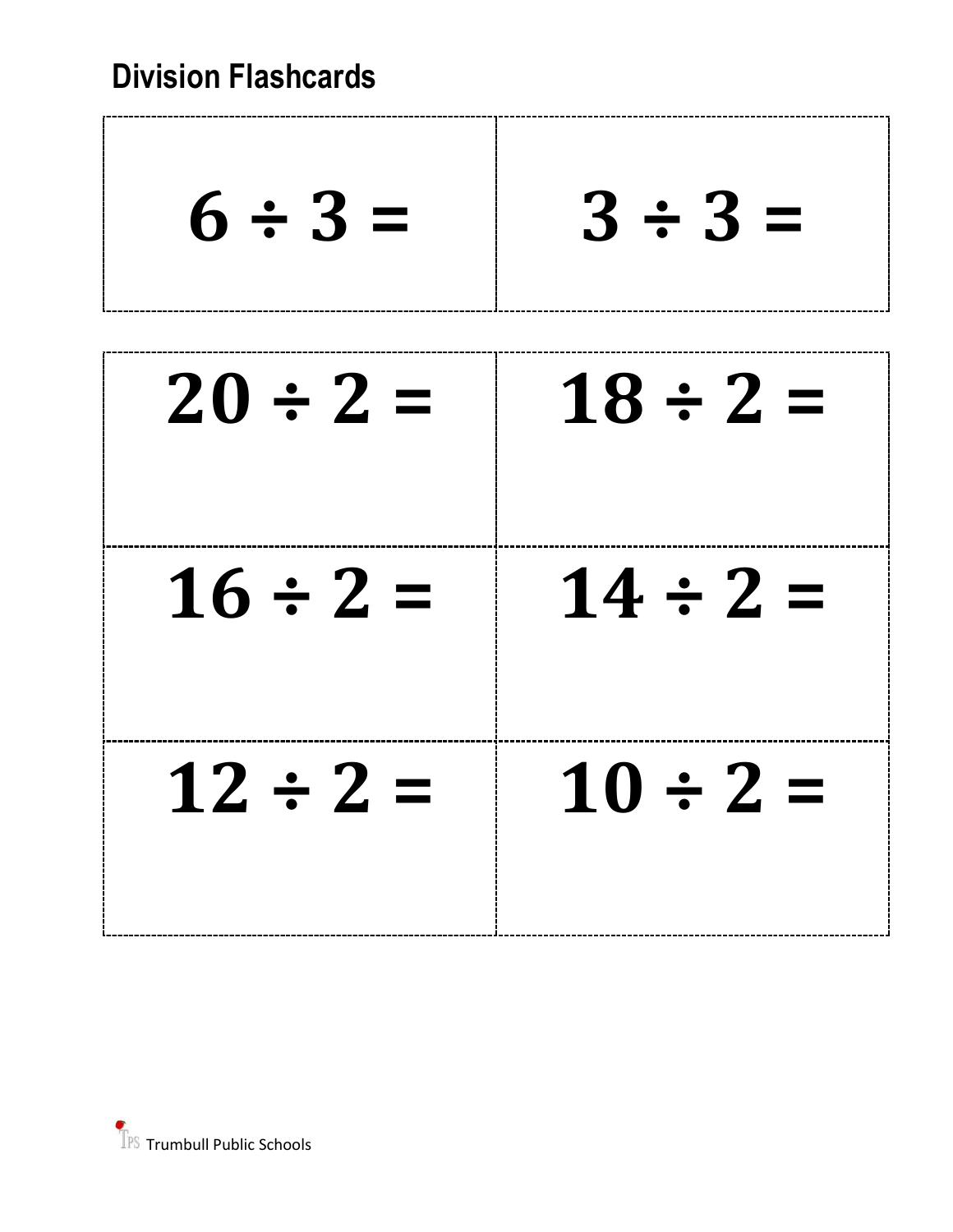## **Division Flashcards**